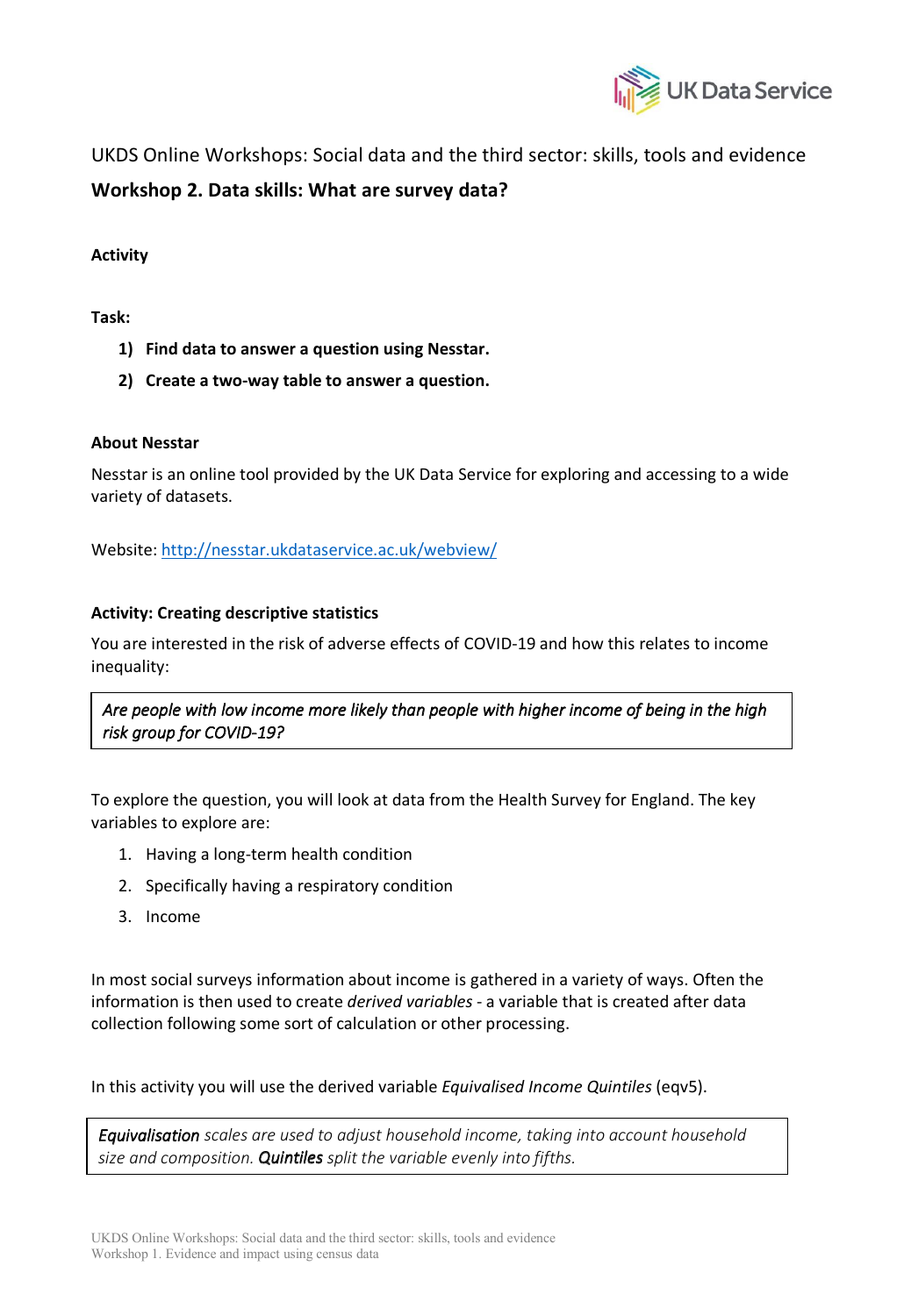### **Instructions**

1. Login to the UK Data Service: https://beta.ukdataservice.ac.uk/myaccount/login

**2.**

- 2. Navigate to Nesstar: http://nesstar.ukdataservice.ac.uk/webview/
- 3. Find the Health Survey for England 2016
	- Ø Open *Research Datasets*
	- Ø Scroll down to *Health Survey for England*, expand with +
	- Ø Select *Health Survey for England, 2016*
- 4. Find and explore the key variables
	- Ø Select *Variable Description*, expand with +
	- Ø Select *Individual Data File*, expand with +
	- Ø Select *General Health*, expand with +
	- Ø Select *Long Lasting Illness,* expand with +
- 5. Long Lasting Illness exploration
	- Ø Select (click on) *Whether have any physical or mental health conditions or illnesses lasting or expected to last 12 months or more*
	- $\triangleright$  The description should appear on the right-hand side

**Question 1.** How many respondents from the Health Survey for England reported having a physical or mental health condition or illness lasting or expected to last 12 months or more?

Dataset: Health Survey for England, 2016 Health Survey for England, 1991-

Variable ILL12m: Whether have any physical or mental health conditions or illnesses lasting or expected to last 12 months or more

|                                                                                                                  | <b>LITERAL QUESTION</b>   |              |       |  |
|------------------------------------------------------------------------------------------------------------------|---------------------------|--------------|-------|--|
| Do you have any physical or mental health conditions or illnesses lasting or expected to last 12 months or more? |                           |              |       |  |
| Values                                                                                                           | Categories                | N            |       |  |
|                                                                                                                  | Yes                       |              | 38.9% |  |
| $\overline{2}$                                                                                                   | <b>No</b>                 |              | 61.1% |  |
| $-9$                                                                                                             | Refused                   |              |       |  |
| $-8$                                                                                                             | Don't know                | 1            |       |  |
| $-1$                                                                                                             | Not applicable            | $\mathbf{0}$ |       |  |
|                                                                                                                  | <b>SUMMARY STATISTICS</b> |              |       |  |
| Valid cases                                                                                                      |                           | 10065        |       |  |
| Missing cases                                                                                                    |                           | 2            |       |  |
| Minimum                                                                                                          |                           | 1.0          |       |  |
| Maximum                                                                                                          |                           | 2.0          |       |  |
|                                                                                                                  | This variable is numeric  |              |       |  |

UKDS Online Workshops: Social data and the third sector: skills, tools and evidence Workshop 1. Evidence and impact using census data

- 1. E About the UK Data-Service Nesstar Catalogue E Research Datasets Hunrestricted Access Datasets **E** Teaching Datasets
- **E** General Household Survey □ Health Survey for England Health Survey for England, 2016  $H$  Metadata □ Variable Description  $\Box$  Individual Data File **El** Classification **H** Anthropometric Measurements **E** Blood Sample **E** Urine Sample **El Blood Pressure**  $\boxplus$  Drinking
	- F Fruit and Vegetable Consumption
	- **Electritdren's Physical Activity E** General Health
	- Weight Management
	- **3.** Elong Lasting Illness Whether have any physical or mental health conditions or illnesses lasting or expected to **hast\_12** months or more
		- Whether conditions or illnesses affect: Vision (for example blindness or partial sight) Whether conditions or illnesses
		- affect: Hearing (for example deafness or partial hearing) Whether conditions or illnesses
		- affect: Mobility (for example walking short distances or climbing stairs)
		- Whether conditions or illnesses affect: Dexterity (for example lifting and carrying objects, using a keyboard)
		- Whether conditions or illnesses affect: Learning or understanding or concentrating
		- Whether conditions or illnesses affect: Memory
		- Whether conditions or illnesses affect: Mental health
		- Whether conditions or illnesses affect: Stamina, breathing or fatique
		- Whether conditions or illnesses affect: Socially or behaviourally